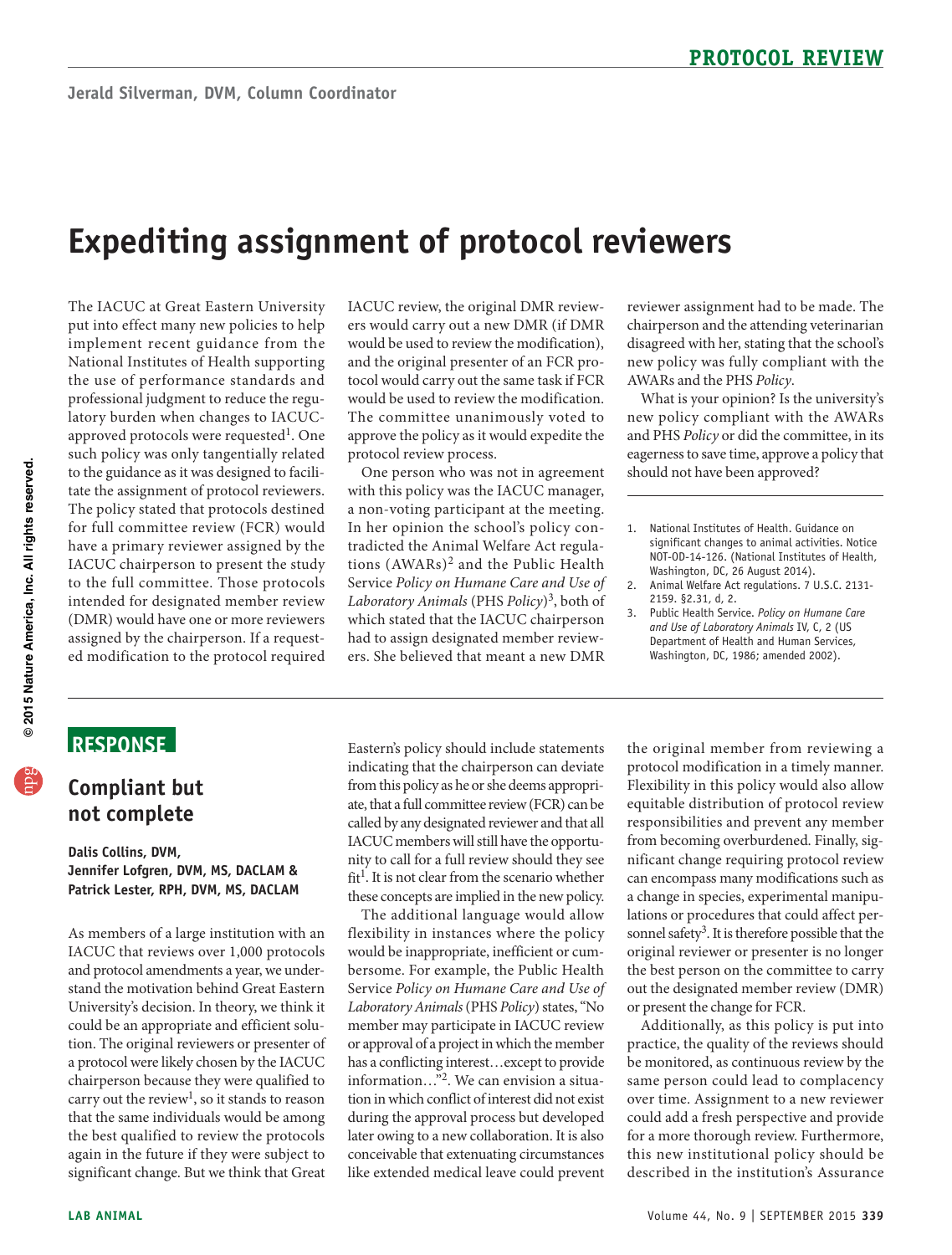with the Office of Laboratory Animal Welfare (OLAW).

We feel the policy should be acceptable, with the changes suggested here, as it was unanimously agreed upon in writing by all committee members. This approval process is endorsed by OLAW for establishment of DMR subsequent to FCR for approval of protocols requiring modifications and supported by a guidance statement relating to reducing regulatory burden<sup>4</sup>. Most importantly, it is our view that nothing in this institutional policy goes against the Animal Welfare Act regulations or the PHS *Policy*, both of which allow any IACUC committee member to call a protocol to  $FCR^{1,2,5}$ .

- 1. Silverman, J., Suckow, M.A. & Murthy, S. *The IACUC Handbook* 2nd edn. 121–124 (CRC Press, Boca Raton, FL, 2007).
- Public Health Service. Policy on Humane Care *and Use of Laboratory Animals* IV, C, 2 (US Department of Health and Human Services, Washington, DC, 1986; amended 2002).
- 3. National Institutes of Health. Guidance on significant changes to animal activities. Notice NOT-OD-14-126. (National Institutes of Health, Washington, DC, 26 August 2014).
- National Institutes of Health. Guidance to IACUCs regarding use of designated member review (DMR) for animal study proposal review subsequent to full committee review (FCR). Notice NOT-OD-09-035. (National Institutes of Health, Washington, DC, 8 January 2009).
- Animal Welfare Act regulations. 7 U.S.C. 2131-2159. §2.31, d, 2.

*Collins, Lofgren and Lester are in the Unit for Laboratory Animal Medicine at University of Michigan, Ann Arbor MI.* 



# **Overly cautious IACUC manager**

#### **Rebecca Benz, RLATG**

IACUC approval of proposed animal activities or significant changes to previously approved animal activities is granted after full committee review (FCR) or designated member review  $(DMR)^1$ . It appears that Great Eastern University is looking to streamline this process by maintaining the same DMR reviewers or FCR presenter for the life of the protocol.

The DMR process was implemented to facilitate research. It is the responsibility of *In response to the questions posed in this scenario, the Office of Laboratory Animal Welfare (OLAW) and the United States Department of Agriculture, Animal and Plant Health Inspection Service, Animal Care (USDA, APHIS, AC) offer the following guidance:* 

The scenario describes an IACUC policy to reuse the same reviewer for protocol modifications that had been previously assigned as either primary reviewer for full committee review (FCR) or designated reviewer for designated member review (DMR). The scenario considers whether the policy is compliant with the Animal Welfare Act and regulations (AWARs) and the Public Health Service *Policy on Humane Care and Use of Laboratory Animals* (PHS *Policy*). The AWARs and the PHS *Policy* have similar requirements regarding the review of protocols or amendments. Any member can request a FCR, but if FCR is not requested, at least one member can conduct a DMR. This member is appointed by the IACUC chairperson and qualified to conduct the review. The only decisions arising from a DMR are to approve, to require modifications (to secure approval) or to request  $FCR^{1,2}$ .

Although it may be a common practice, assigning a primary reviewer to present a protocol during FCR is not described in the AWARs or the PHS *Policy*. The IACUC has flexibility to use such a practice and may consider the continued service of this reviewer for continuity both when significant changes to the approved protocol are requested and if DMR subsequent to FCR is needed to address IACUC-required modifications. There are a variety of ways to have the reviewer for DMR designated by the chairperson, including creating a policy such as the one described. Use of a rotational list of reviewers approved by the chairperson and based on identified expertise is another practice to improve efficiency of the appointment. The policy should allow for necessary changes to a future assignment created by a conflict of interest or unavailability while ensuring that the member assigned is qualified to conduct the review. Appointment of a vice chairperson to assign reviewers in the chairperson's absence is another mechanism to increase efficiency.

2. Public Health Service. *Policy on Humane Care and Use of Laboratory Animals* IV, C, 2 (US Department of Health and Human Services, Washington, DC, 1986; amended 2002).

**Patricia Brown, VMD, MS, DACLAM Chester Gipson, DVM**  *Director Deputy Administrator* 

*OLAW, OER, OD, NIH, HHS* 

 Assurance and the IACUC's standard oper- tee members should have access to "writthe IACUC to determine how the process it was instituted to ensure that everyone will be executed at an institution, ensuring agreed with the process. that the process follows the Public Health In the case of FCR, maintaining the same Service *Policy on Humane Care and Use of* presenter adds continuity to the process, *Laboratory Animals* (PHS *Policy*) and is doc- and he or she should be familiar not only umented in their Animal Welfare Assurance. with the protocol but also with the princi-If the entire IACUC has agreed to the pro- pal investigator and therefore be able to ask cedure of retaining the same reviewers or more detailed questions. The protocol and presenters of a protocol to review or present any changes will reviewed by a quorum of any changes to that protocol and if the pro- the IACUC. cedure has been updated in Great Eastern's In the case of DMR, all voting commitating procedures, then the policy should be ten descriptions of research projects that upheld. I emphasize that the entire IACUC involve the care and use of animals" and should approve this procedure. It should be have the opportunity to "request full comvoted on at a convened meeting, and absent mittee review of those research projects" in members should have the opportunity to accordance with PHS *Policy*<sup>2</sup>. provide their input. At my facility, all IACUC In my opinion, the IACUC manager is

members approved the DMR process when being overly cautious. As long as the new

<sup>1.</sup> Animal Welfare Act Regulations. 9 CFR §2.31(d)(2)